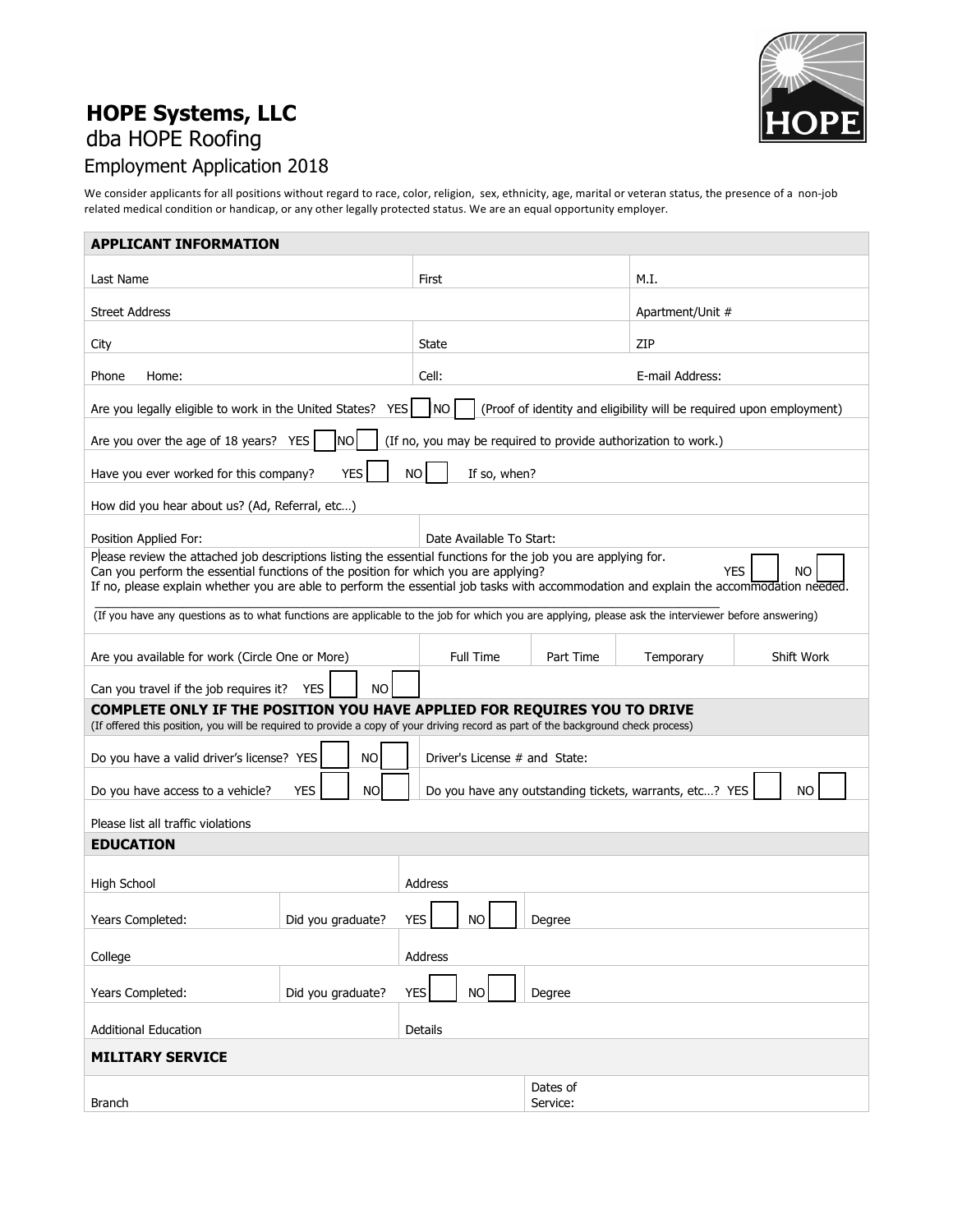| <b>EMPLOYMENT (Start with your present or most recent)</b> |                                |                         |                                                                                         |  |  |  |  |  |
|------------------------------------------------------------|--------------------------------|-------------------------|-----------------------------------------------------------------------------------------|--|--|--|--|--|
| Are you presently employed?                                | <b>NO</b><br>YES $\Box$        | $\Box$                  | If yes, may we contact your current employer? YES $\Box$<br><b>NO</b><br>$\mathbb{R}^n$ |  |  |  |  |  |
| Company:                                                   |                                | <b>Supervisor:</b>      | Title:                                                                                  |  |  |  |  |  |
| Address:                                                   |                                |                         | Phone:                                                                                  |  |  |  |  |  |
| From:                                                      | To:                            | <b>Starting Salary:</b> | Ending Salary:                                                                          |  |  |  |  |  |
| Responsibilities:                                          |                                |                         |                                                                                         |  |  |  |  |  |
| Reason for Leaving:                                        |                                |                         |                                                                                         |  |  |  |  |  |
| Company:                                                   |                                | <b>Supervisor:</b>      | Title:                                                                                  |  |  |  |  |  |
| Address:                                                   |                                |                         | Phone:                                                                                  |  |  |  |  |  |
| From:                                                      | To:                            | <b>Starting Salary:</b> | Ending Salary:                                                                          |  |  |  |  |  |
| Responsibilities:                                          |                                |                         |                                                                                         |  |  |  |  |  |
| Reason for Leaving:                                        |                                |                         |                                                                                         |  |  |  |  |  |
| Company:                                                   |                                | <b>Supervisor:</b>      | Title:                                                                                  |  |  |  |  |  |
| Address:                                                   |                                |                         | Phone:                                                                                  |  |  |  |  |  |
| From:                                                      | To:                            | <b>Starting Salary:</b> | Ending Salary:                                                                          |  |  |  |  |  |
| Responsibilities:                                          |                                |                         |                                                                                         |  |  |  |  |  |
| Reason for Leaving:                                        |                                |                         |                                                                                         |  |  |  |  |  |
| Company:                                                   |                                | <b>Supervisor:</b>      | Title:                                                                                  |  |  |  |  |  |
| Address:                                                   |                                |                         | Phone:                                                                                  |  |  |  |  |  |
| From:                                                      | <b>Starting Salary:</b><br>To: |                         | Ending Salary:                                                                          |  |  |  |  |  |
| Responsibilities:                                          |                                |                         |                                                                                         |  |  |  |  |  |
| Reason for Leaving:                                        |                                |                         |                                                                                         |  |  |  |  |  |
| Company:                                                   |                                |                         |                                                                                         |  |  |  |  |  |
| Address:                                                   |                                |                         | Phone:                                                                                  |  |  |  |  |  |
| From:                                                      | To:                            |                         |                                                                                         |  |  |  |  |  |
| Responsibilities:                                          |                                |                         |                                                                                         |  |  |  |  |  |
| Reason for Leaving:                                        |                                |                         |                                                                                         |  |  |  |  |  |
| Company:                                                   |                                |                         |                                                                                         |  |  |  |  |  |
| Address:                                                   |                                |                         | Phone:                                                                                  |  |  |  |  |  |
| From:                                                      | To:                            |                         |                                                                                         |  |  |  |  |  |
| Responsibilities:                                          |                                |                         |                                                                                         |  |  |  |  |  |
| Reason for Leaving:                                        |                                |                         |                                                                                         |  |  |  |  |  |